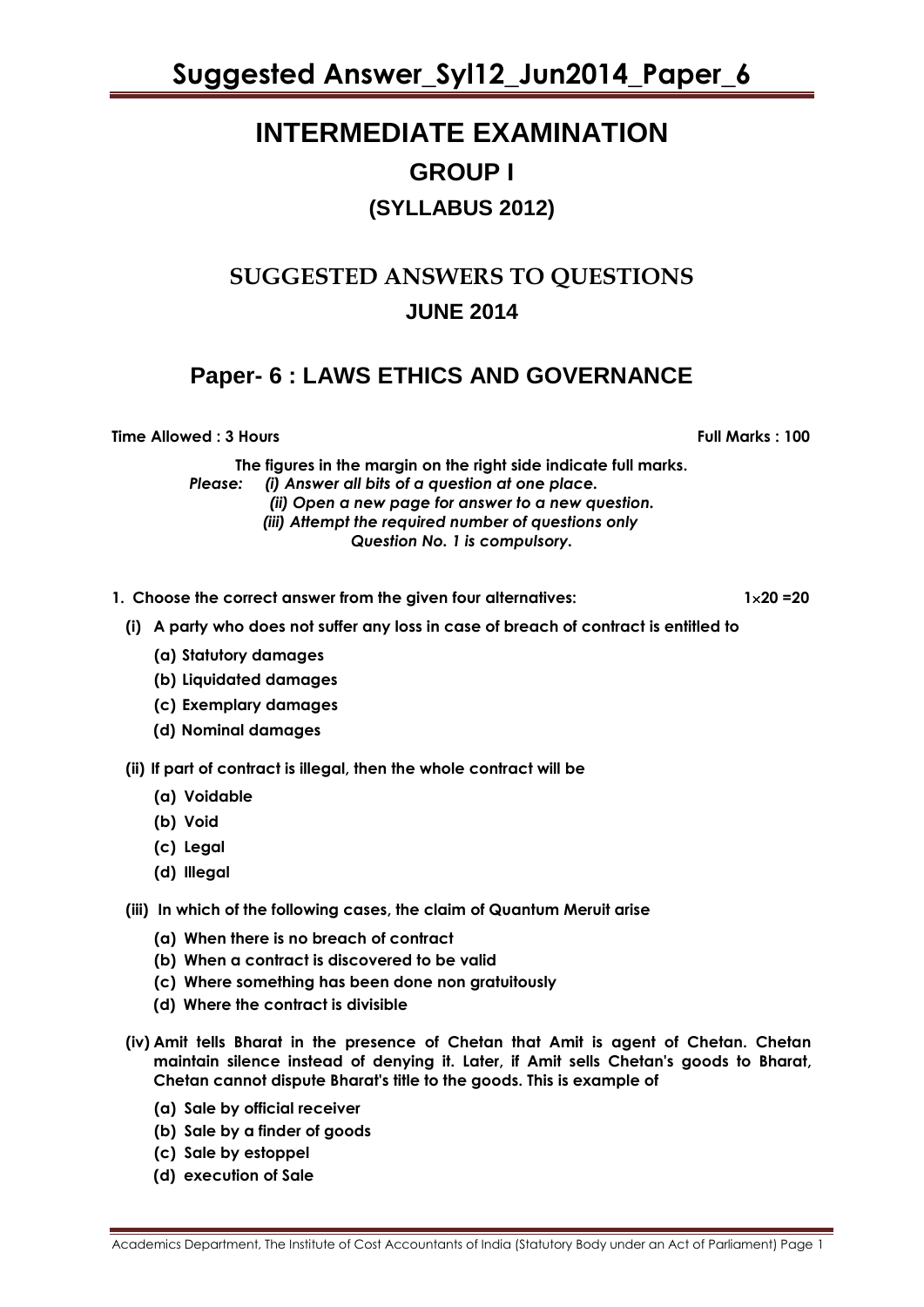- **(v) An act to dissuade the intending buyer from bidding or from raising the price by pointing out defects in the goods or by doing some other acts which prevent persons from forming a fair estimate of the price of the goods is known as**
	- **(a) Knock out agreement**
	- **(b) Damping**
	- **(c) Puffers**
	- **(d) None of the above**
- **(vi) If a minor draws, endorses, delivers or negotiates an instrument, such instrument binds**
	- **(a) all parties to the instrument including the minor**
	- **(b) only the minor and no other parties to the instrument**
	- **(c) all parties to the instrument except the minor**
	- **(d) None of the above**
- **(vii) In a partnership firm, the decision can be made by rule of majority when decisions relate to**
	- **(a) policy matters**
	- **(b) ordinary routine matters**
	- **(c) financial matters**
	- **(d) buying and selling of property**
- **(viii) Power to exempt any LLP or class of LLP for audits of accounts is with**
	- **(a) Inspector**
	- **(b) Central Government**
	- **(c) Any other regulatory authority**
	- **(d) None of the above**
- **(ix) Every inspector appointed under the Factories Act or Payment of Wages Act is deemed to be a**
	- **(a) Controlling Officer**
	- **(b) Labour Welfare Officer**
	- **(c) Honorary Magistrate**
	- **(d) A Public Servant**
- **(x) No fine can be imposed on any employed person who is under the age of**
	- **(a) 10**
	- **(b) 12**
	- **(c) 15**
	- **(d) 18**
- **(xi) In case of employee covered under the ESI, the accident report shall be sent in…………..to local office of the ESI to which the company is attached.**
	- **(a) Form No. 18**
	- **(b) Form No. 18A**
	- **(c) Form No. 25**
	- **(d) Form No. 16**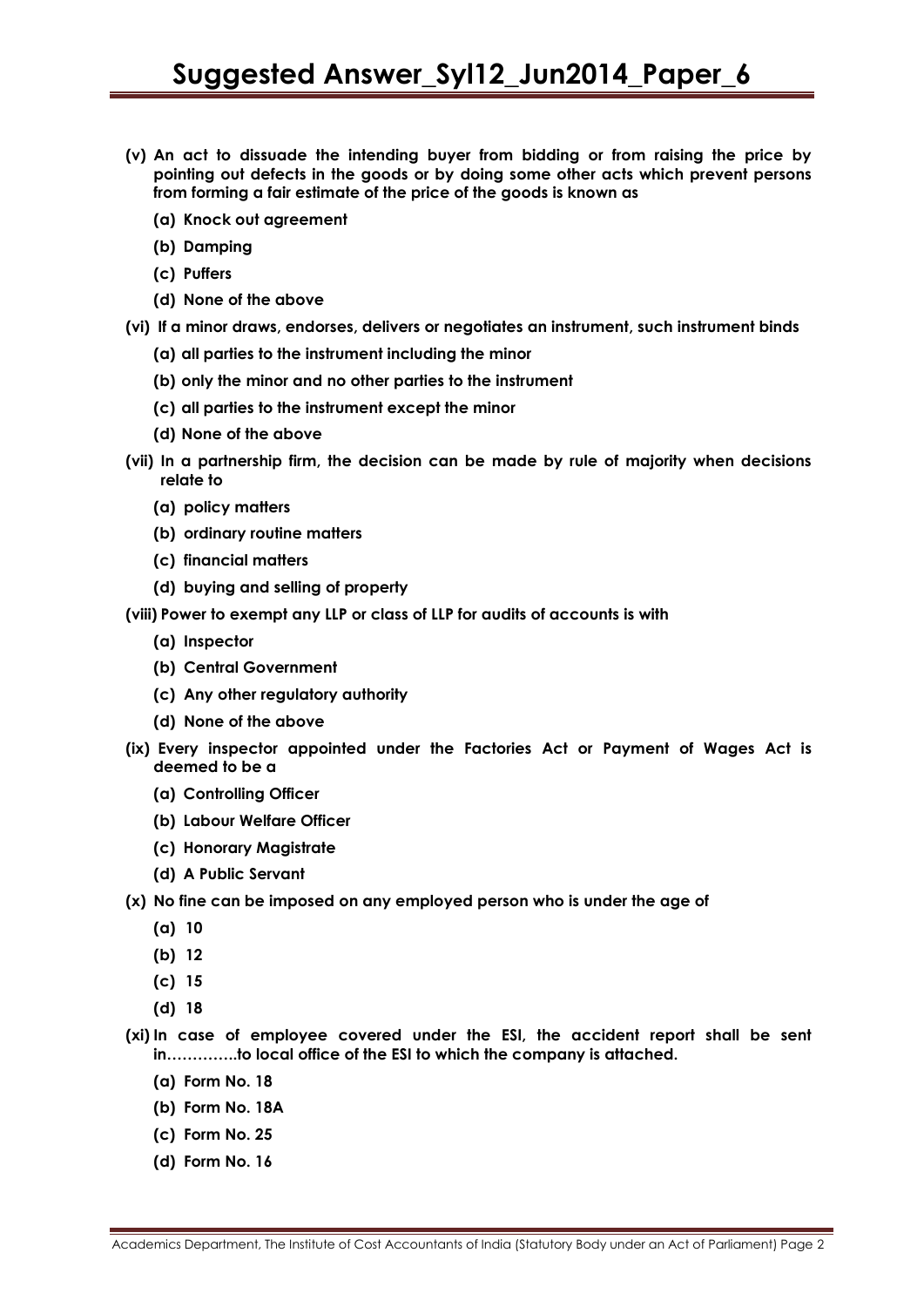- **(xii) Which of the following statement is correct under the Child Labour (Prohibition and Regulation) Act, 1968?**
	- **(a) No child shall be permitted to work between 8 P.M. and 7 A.M.**
	- **(b) No child shall be permitted to work between 6 P.M. and 8 A.M.**
	- **(c) No child shall be permitted to work in any establishment on any day which he has already been working in another establishment.**
	- **(d) No child shall work for more than three and half hour before he has had an interval for rest for at least one hour.**

**(xiii) The first case 'doctrine of frustration' as decided by the Supreme Court of India is**

- **(a) Basanti Bastralaya Vs. River Steam Navigation Co. Ltd.**
- **(b) Raju Dhruv Dev Chand Vs. Raja Harmohinder Singh**
- **(c) Sushila Devi Vs. Hard Singh**
- **(d) Satyabrata Ghosh Vs. Mugneeram**

**(xiv) Application for Director Identification Number (DIN) is to be made to Central Govt. in Form**

- **(a) DIN-1**
- **(b) DIN-2**
- **(c) DIN-3**
- **(d) None of the above**
- **(xv) Where an appeal is being preferred against an order made by the Public Information Officer under Section 11 to disclose third party information, the appeal by the concerned third party must be made within**
	- **(a) 5 days of the order**
	- **(b) 15 days of the order**
	- **(c) 30 days of the order**
	- **(d) 45 days of the order**
- **(xvi) The development of Corporate Governance in the UK was initially the findings of a trilogy of codes. Which of the report is not included in it?**
	- **(a) Cadbury Report 1992**
	- **(b) Greenburry Report 1995**
	- **(c) Trecking Report 1997**
	- **(d) Hampel Report 1998**

**(xvii) Business ethics is based on well accepted**

- **(a) Moral and Social Values**
- **(b) Social Values only**
- **(c) Moral Values only**
- **(d) None of the above**

**(xviii)Out of seven principles of public life, the principle of objectivity means**

- **(a) holders of public office should take decisions solely in terms of the public interest.**
- **(b) in carrying out public business including making public appointments, holders of public office should make choices on merit.**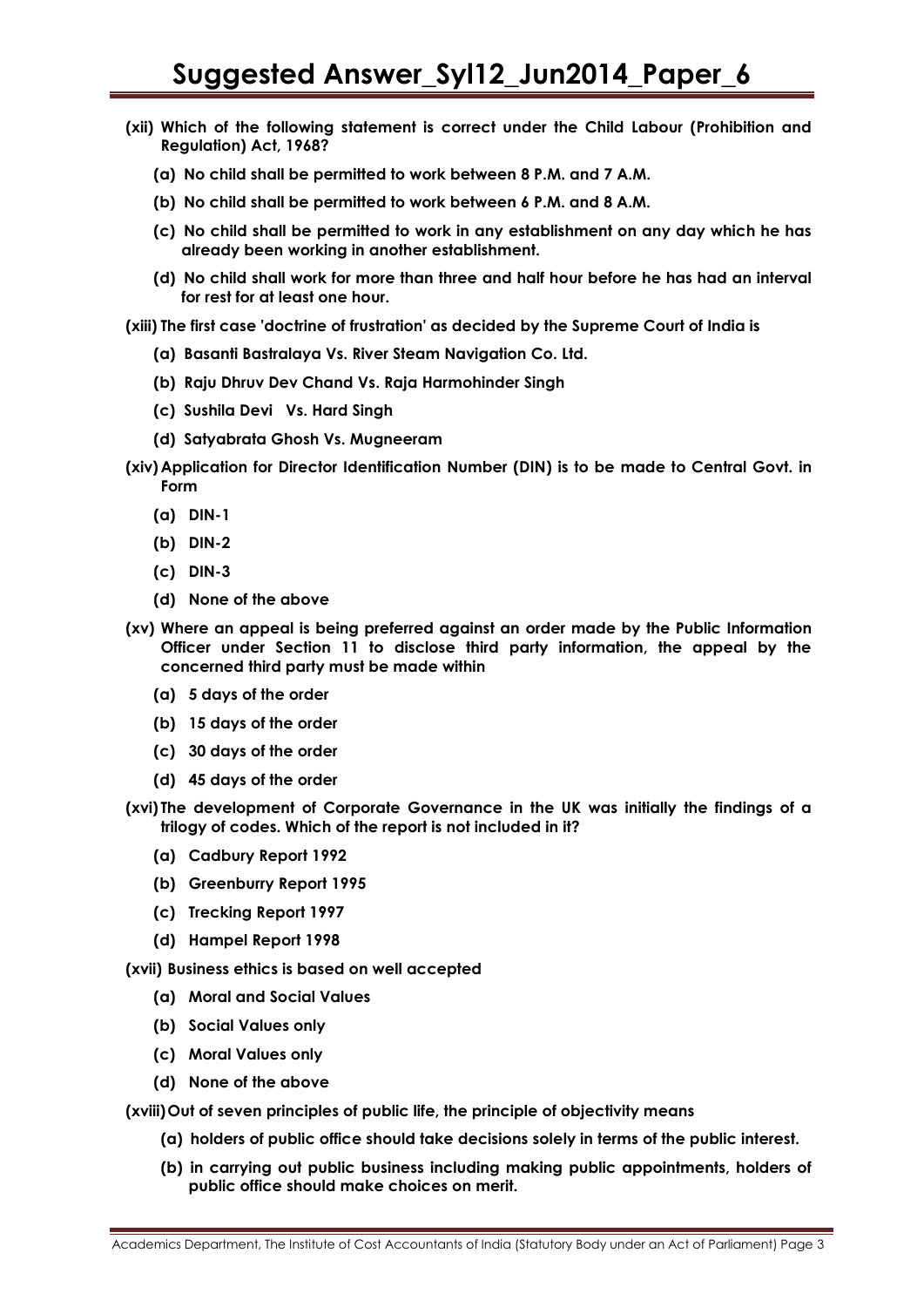- **(c) holders of public office are accountable for their decision and actions to the public.**
- **(d) holders of public office should be as open as possible about all the decisions and actions that they take.**
- **(xix) Who is responsible for ethical behavior?**
	- **(a) Lecturers and Supervisors**
	- **(b) The Psychologist**
	- **(c) The Participants**
	- **(d) The psychological Community**
- **(xx) The three C's of business ethics are**
	- **(a) Commitment, Contribution and Consequences**
	- **(b) Compliance, Contribution and Consequences**
	- **(c) Compliance, Customs and Contribution**
	- **(d) Codes, Compliance and Contributions**

- 1.(i) (d) Nominal damages
	- (ii) (b) Void
	- (iii) (d) Where the contract is divisible
	- (iv) (c) Sale by estoppel
	- (v) (b) Damping
	- (vi) (c) all parties to the instrument except the minor
	- (vii) (b) Ordinary routine matters
	- (viii) (b) Central Government
	- (ix) (d) A public servant
	- (x) (c) 15
	- (xi) (d) Form No. 16
	- (xii) (c) No child shall be permitted to work in any establishment on any day which he has already been working in another establishment
	- (xiii) (d) Satyabrata Ghosh Vs. Mugneeram
	- (xiv) (a) DIN-1
	- (xv) (c) 30 days of the order
	- (xvi) (c) Trecking Report 1997
	- (xvii)(a) Moral and Social Values
	- (xviii) (b) In carrying out public business including making public appointments, holders of public office should make choices on merit.
	- (xix) (b) The Psychologist
	- (xx) (b) Compliance, Contribution and Consequences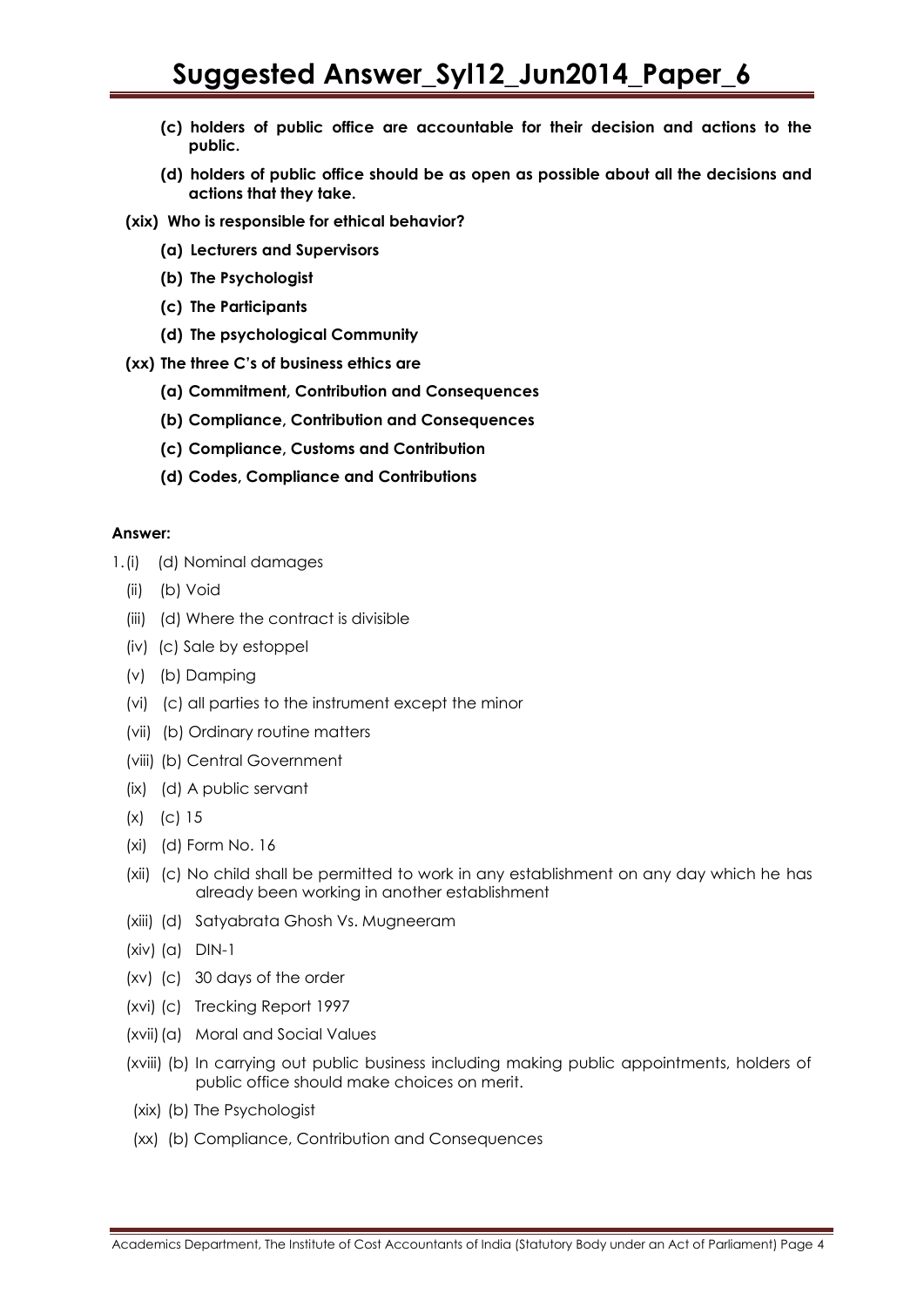#### **Section A**

#### **Attempt any four questions.**

- **2.(a) (i) 'A' contracts with 'B' for a fixed price to construct a house for 'B' with stipulated time. 'B' would supply the necessary material to be used in the construction. 'C guarantees A's performance of the contract. 'B' does not supply the material as per the agreement. Is 'C discharged from his liability? 2**
	- **(ii) W offered to sell his house to M for** `**40 lakhs. M replied purporting to accept the offer and enclosed a cheque for** `**20 lakhs. He also promised to pay the balance amount in twenty equal installments. Examine the validity of the contract. 2**
	- **(b) Mr. Sharma is a supervisor in a factory drawing salary of** `**3500 pm. In a particular accounting year he was on one month leave with salary. His employer declared minimum bonus payable as per the Payment of Bonus Act, 1965, to all eligible employees. State in this connection:**
		- **(i) What shall be the salary that shall be taken into account for the purpose of calculating bonus payable to him?**
		- **(ii) What shall be the total bonus payable to him in that accounting year?**
		- **(iii) What would be your answer if the company suffer losses in that accounting year?**
		- **(iv) Is bonus payable to him if he was illegally terminated? 1×4=4**
	- **(c) Briefly explain the difference between Partnership and Co-ownership. 4**

#### **Answer:**

- 2.(a) (i) According to the Section 134 of the Indian Contract Act, 1872, the surety is discharged by any contract between the creditor and the principal debtor, by which the principal debtor is released or by any act or omission of the creditor, the legal consequence of which is the discharge of the principal debtor. In the given case, B omits to supply the necessary material. Hence C is discharged from his liability.
	- (ii) Acceptance of an offer must be absolute and unqualified i.e., it must conform to the offer. An acceptance, in order to be binding, must be absolute and unqualified [Sec 7(1)] in respect of all terms of the offer, whether material or immaterial, major or minor. If the parties are not ad item on all matters concerning the offer and acceptance, there is no contract.

In the case provided, the acceptance is a qualified acceptance; hence it would not result in a valid contract.

- 2.(b) (i) Where the salary or wage of an employee exceeds ₹ 3500 per mensem, the bonus payable to such employee under section 10 or, as the case may be under Section 11, shall be calculated as if his salary and wage were  $\bar{\tau}$  3500 per mensem (Section 12). This means employees getting salary or wage upto  $\bar{\tau}$  10,000 will be covered by the Act, but for payment of bonus their salary will be taken as  $\bar{\tau}$  3500.
	- (ii) The total bonus payable to him in that accounting year should be  $\bar{\tau}$  (3500 × 12 × 8.33%) =  $\overline{\xi}$  3498.60. For the purpose of calculating the total working days, leave with salary or wages shall be deemed to be working days for the employee. Therefore, Mr. Sharma would be eligible for 12 months bonus.
	- (iii) The bonus shall have to be paid by the employer notwithstanding anything contained in section 10(1), but this payment is subject to the other provisions of the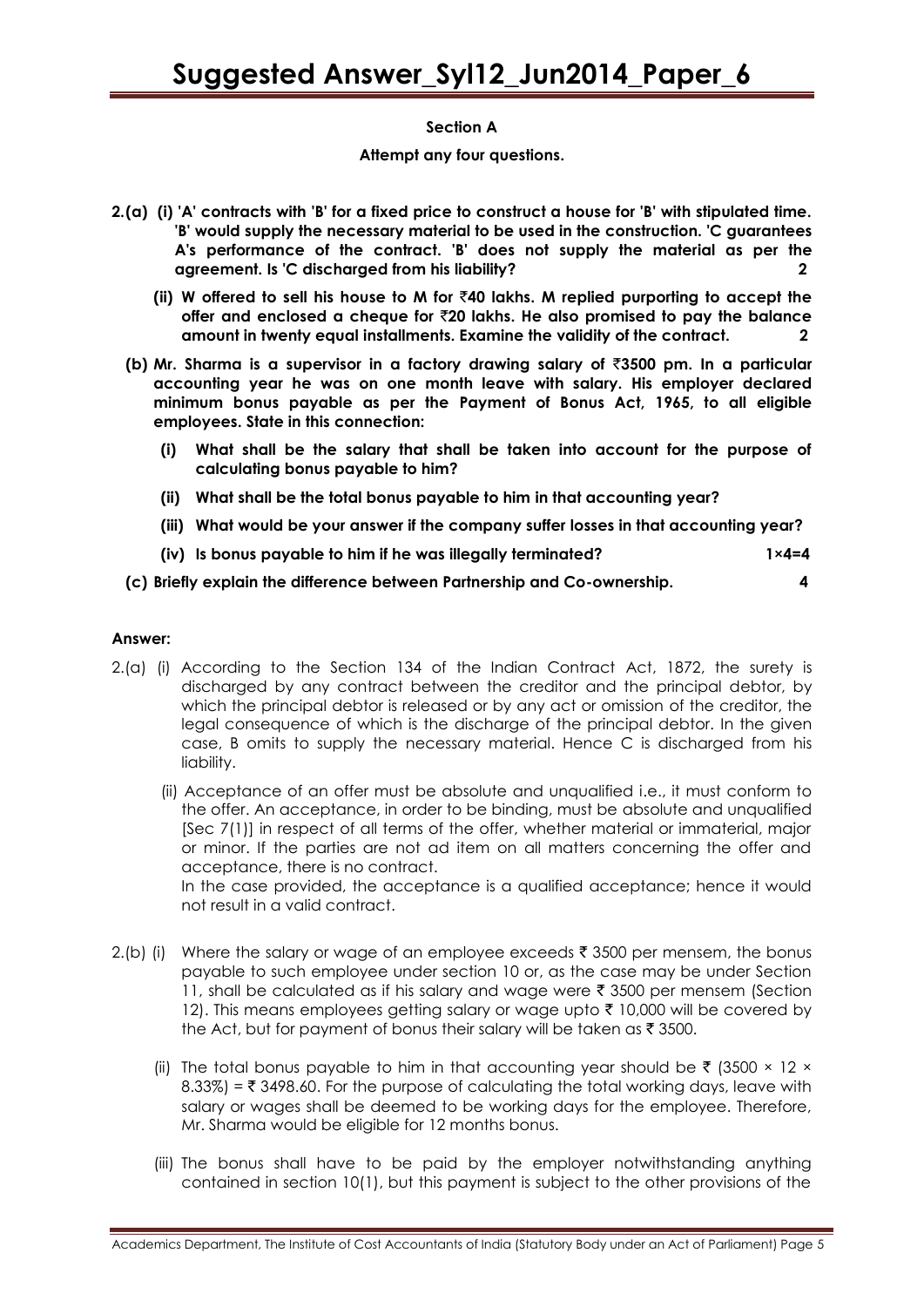Act. And even if the employer suffers loss during the accounting year, he is bound to pay the minimum bonus as prescribed in Sec 10 [State vs Sardar Dalip Singh Majhithia, 1979]

- (iv) Disqualifications for payment of Bonus: (Sec 9) Notwithstanding anything contained in the Act, an employee shall be disqualified from receiving bonus under the Act, if he is dismissed from services for –
	- a. Fraud
	- b. Riotous or violent behavior while on the premises of the establishment or
	- c. Theft, misappropriation or sabotage of any property of the establishment.

Where an employee was prevented from working by reason of an illegal order, he would be eligible for bonus.

(c) Difference between Partnership and Co-ownership.

|               | <b>Basis of Distinction</b> | Partnership                                                                                                                                                                                                                             | Co-ownership                                        |
|---------------|-----------------------------|-----------------------------------------------------------------------------------------------------------------------------------------------------------------------------------------------------------------------------------------|-----------------------------------------------------|
|               | Agreement                   | It arises from an agreement                                                                                                                                                                                                             | It may or may not arise from<br>an agreement        |
| $\mathcal{P}$ | <b>Business</b>             | It is formed to carry on a business                                                                                                                                                                                                     | It may or may not involve<br>carrying on a business |
| 3             | Profit or Loss              | It involves profit or loss.                                                                                                                                                                                                             | It may or may not involve<br>profit or loss.        |
| 4             | Mutual agency               | Partners have a mutual agency Co-owners do not have a<br>relationship.                                                                                                                                                                  | mutual agency relationship.                         |
| 5             | of<br>Name<br>involved      | persons The persons who form partnership The persons who own some<br>are called partners.                                                                                                                                               | property jointly are called<br>owners.              |
| 6             | Maximum limit               | The Maximum limit of partners is There is no maximum limit of<br>10 for a banking business and 20 owners.<br>for any other business                                                                                                     |                                                     |
| 7             | Transfer of Interest        | A partner cannot transfer his A co-owner can transfer his<br>share to a stranger without the share to a stranger without<br>consent of other partners.                                                                                  | the consent of other co-<br>owners                  |
| 8             | Right<br>to<br>partition    | claim   A partner has no right to claim   A co-owner has the right to<br>partition of property but he can claim partition of property.<br>sue the other partners for the<br>dissolution<br>$\circ$ f<br>firm<br>the<br>and<br>accounts. |                                                     |
| 9             | Lien on property            | A partner has a lien on the A co-owner has no such<br>partnership property for expenses lien.<br>incurred by him on behalf of the<br>firm.                                                                                              |                                                     |

- **3.(a) (i) Explain the concept of 'whistle blowing' with respect to the Limited Liability Partnership Act, 2008. 3**
	- **(ii) X buys from Y a painting which both believe to be work of an old masterpiece and for which X pays a high price. The painting turns out to be only a modern copy. Discuss the validity of the contract. 2**
	- **(b) 'A' issue an open 'bearer' cheque for** `**10,000 in favour of 'B' who strikes out the word 'bearer' and puts crossing across the cheque. The cheque is thereafter negotiated to 'C and 'D'. When it is finally presented by D's banker, it is returned with remarks 'payment**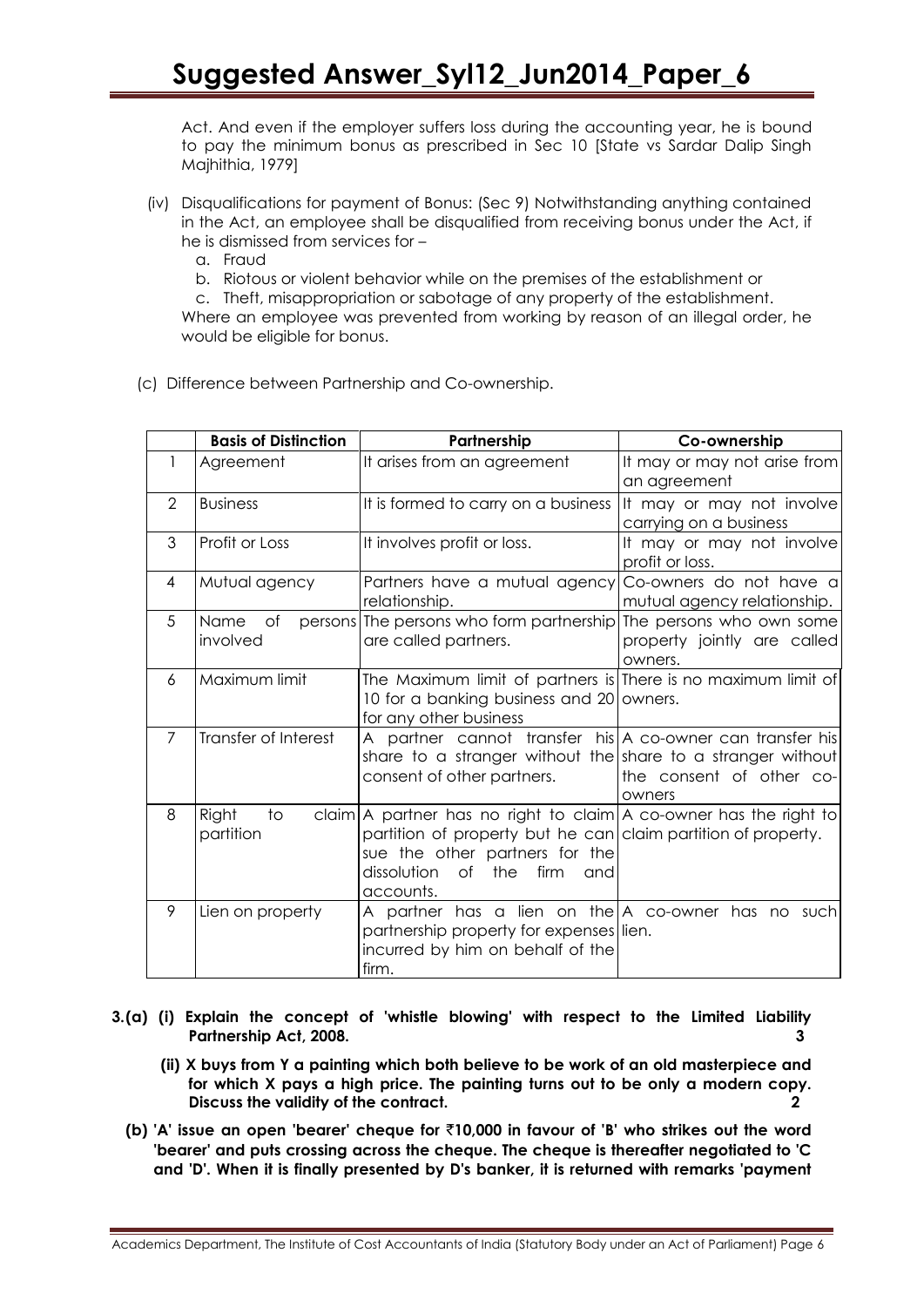**countermanded' by drawer. In response to this legal notice from 'D', A pleads that cheque was altered after it had been issued and therefore he is not bound to pay the cheque. Referring to the provisions of the Negotiable Instruments Act, 1881, discuss whether A's argument is valid or not. 3**

**(c) Under what circumstances breach of condition is treated as breach of warranty under the provisions of The Sale of Goods Act, 1930? 4**

#### **Answer:**

3.(a)(i) The concept has been discussed in sec.31 of the Limited Liability Partnership Act,2008.

As per the sec-

- (1)The Court or Tribunal may reduce or waive any penalty leviable against any partner or employee of a limited liability partnership, if it is satisfied that
	- a) such partner or employee of a limited liability partnership has provided useful information during investigation of such limited liability partnership; or
	- b) when any information given by any partner or employee (whether or not during investigation) leads to limited liability partnership or any partner or employee of such limited liability partnership being convicted under this Act or any other Act.
- (2)No partner or employee of any limited liability partnership may be discharged, demoted, suspended, threatened, harassed or in any other manner discriminated against the terms and conditions of his limited liability partnership or employment merely because of his providing information or causing information to be provided pursuant to sub-section(1)
- (ii) The Contract is absolutely void as there is a mutual mistake of both the parties as to the substance or quality of the subject-matter going to be the very root of the contract. In case of bilateral mistake of essential fact, the agreement is void ab-initio, as per section 20 of the Indian Contract Act,1872,

| Effects of striking off the word bearer | ❖<br>❖ | $\div$ It amounts to a material alteration.<br>However, such material alteration is<br>authorized by the Act.<br>Therefore, the cheque is not discharged; it<br>remains valid                                                                                                          |
|-----------------------------------------|--------|----------------------------------------------------------------------------------------------------------------------------------------------------------------------------------------------------------------------------------------------------------------------------------------|
| Effects of crossing the cheque          | ❖      | ❖ It amounts to a material alteration.<br>However, such material alteration is<br>authorized by the Act. Therefore, the<br>cheque is not discharged; it remains valid.                                                                                                                 |
| A's argument is not valid               |        | Since the reason for dishonor of cheque is<br>not 'material alteration' but 'payment<br>countermanded by drawer.'<br>❖ Therefore, A is liable for the payment of<br>the cheque and he shall also be liable for<br>dishonor of cheque in accordance with<br>the provisions of Sec. 138. |

- (c) According to section 13 of the sale of the Goods Act,1930 a breach of condition may be treated as breach of warranty in the following circumstances:
	- (i) Where a contract of sale is subject to any condition to be fulfilled by the seller, the buyer may waive the condition.
	- (ii) Where the buyer elects to treat the breach of condition as breach of a

(b)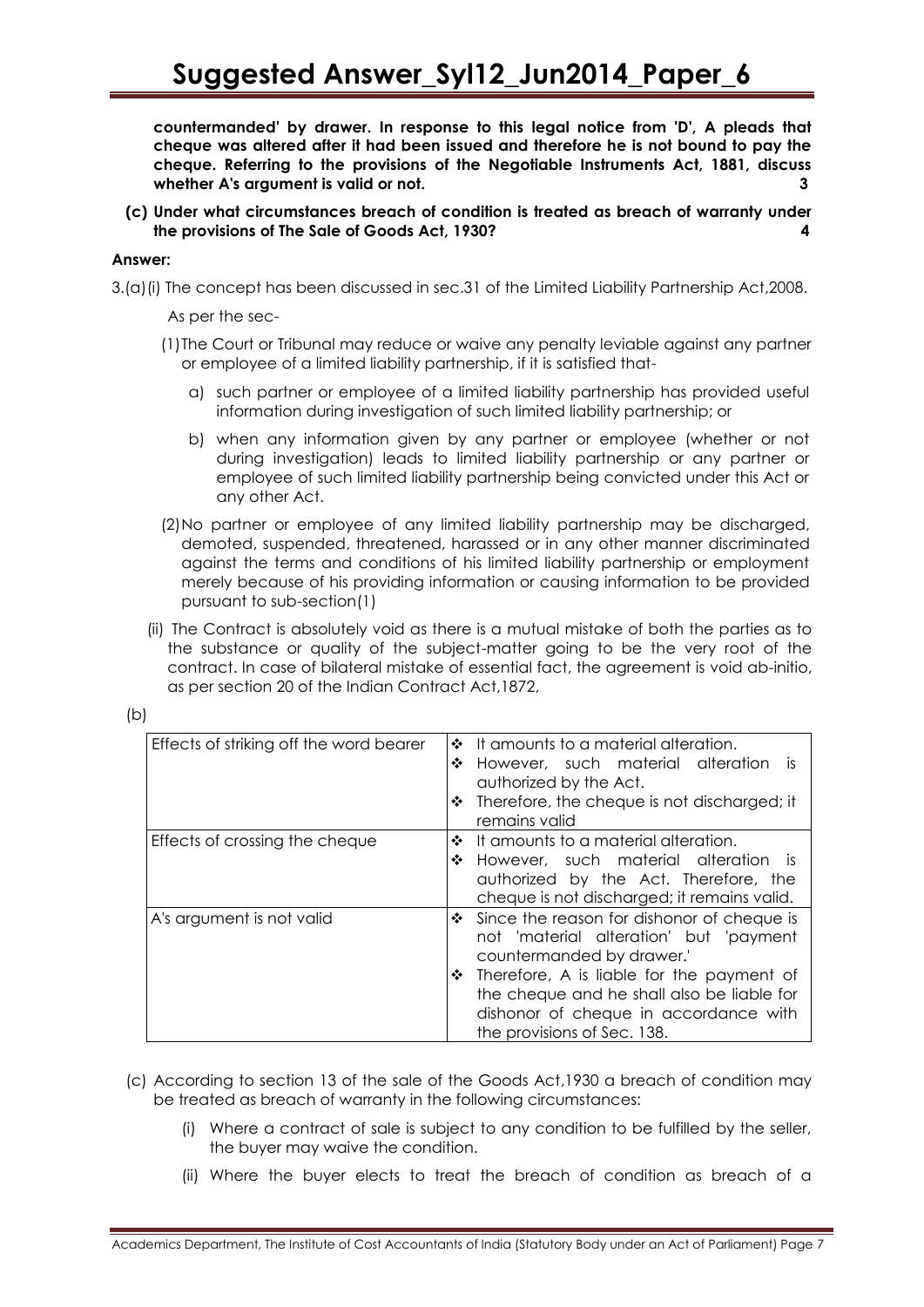warranty

- (iii) Where the contract of sale is non-severable and the buyer has accepted the whole goods of any part thereof.
- (iv) Where the fulfillment of any condition or warranty is excused by law, by reason of impossibility or otherwise.
- **4.(a) (i) 'Money laundering can provide short term benefits to economy'. Comment. 3**
	- **(ii) Ram is employed in Sweet Sugar factory, a seasonal establishment. The factory was in operation for four months only during the financial years 2011-12. Ram was not in continuous service during this period. However, he has worked only 60 days. Referring to the provisions of The Payment of Gratuity Act, 1972, decide whether Ram is entitled to gratuity payable under the Act. Would your answer be the same in case Ram works for 100 days? 2**
	- **(b) Mr. Z bought a refrigerator from a dealer's shop. But he did not mention the required purpose i.e., whether it is fit to make ice. After using the same, Mr. Z came to know that the refrigerator was unfit for the purpose. State giving reasons as per the provisions of The Sale of Goods Act, 1930, is the dealer liable to refund the price? 4**
	- **(c) D joined Be Engineering Works (P) Ltd. on 05.03.2012. On 8th he was laid off as the management wanted to slow down due to shortage of power. 'X' was not allowed layoff compensation on the ground that his period of service was less than one year. Is the claim of management valid under the Industrial Disputes Act, 1947? 3**

#### **Answer:**

- 4.(a)(i)The statement is not true. The genesis of money laundering is the practice of concealing identity, source or destination of illegally gained money. Money laundering from illegal activities directly affects the freedom of access to investment, affecting the labor market laws, marketing, consumption and production itself. Money laundering is conversion of 'dirty' money to 'clean' money and therefore illegal.
	- (ii) Ram is not entitled to gratuity, since he has actually worked for less than 75% of the number of days on which the establishment was in operation during such period. If Ram had worked for 100 days, then he would have been entitled to gratuity since the number of days on which he would have worked, in that case, would have been 75% or more of the number of days on which the establishment was in operation.
	- (b) As per the Rule of Implied Condition, [Sec. 16 (1)]: There is no implied condition as to the quality or fitness for any particular purpose of goods supplied under a contract of sale. In other words, the buyer must satisfy himself about the quality as well as the suitability of the goods. This is expressed by the maxim caveat emptor (let the buyer beware). But there is exception to this rule of Condition as to Quality or Fitness: There is an implied Condition that the good shall be reasonably fit for a particular purpose described if the three conditions are satisfied-
		- (i) The particular purpose for which goods are required must have been disclosed (expressly or impliedly) by the buyer to the seller.
		- (ii) The buyer must have relied upon the seller's skill or judgment.
		- (iii)The seller's business must be to sell such goods.

Note: This condition cannot be invoked against a casual seller.

In the given case, Mr. 'Z' bought a refrigerator from a dealer's shop. But he did not mention the required purpose i.e. whether it is fit to make ice. After using the same Mr. 'Z' came to know that the refrigerator was unfit for the purpose. The dealer is liable to refund the price because refrigerator was unfit for the purpose for which it was meant for and the buyer was not required to disclose this particular purpose. [Evens v. Stelle Benjamin].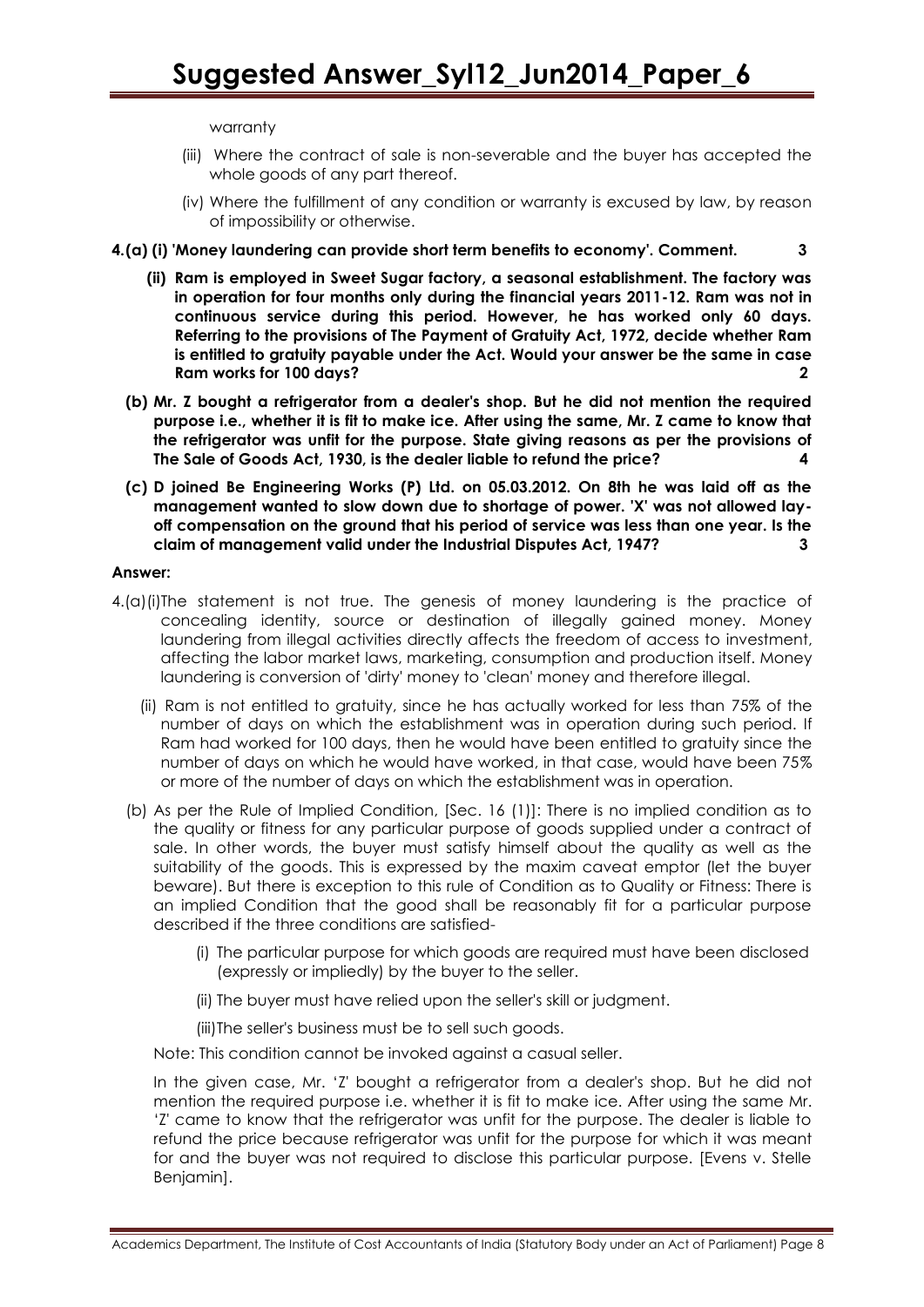(c) Under Sec. 25-B of Industrial Disputes Act, 1947, an employee shall deemed to be in continuous service of one year if has worked for at least 240 days during the period of 12 months preceding the reference date of calculation.

'D' has worked for 3 days before he was laid off. So he is not entitled to lay-off compensation and can claim the same.

- **5.(a) (i) Explain Cost of living Index Number under The Minimum Wages Act, 1948. 2**
	- **(ii)State the nature of dispute as to gratuity that may be decided by the Controlling Authority. 3**
	- **(b) On a Bill of Exchange for Rupees one lakh, X's acceptance to the Bill is forged. 'A' takes the Bill from customer for value and in good faith before the bill becomes payable. State with reasons whether 'A' can be considered as a "Holder in due course" and whether he can receive the amount of the Bill from 'X'? 4**
	- **(c) A, B and C were partner in a firm of drapers. The partnership deed authorized the expulsion of a partner when he was found guilty of flagrant breach of duty. A was convicted of travelling without ticket. On this ground, he was expelled by the other partners B and C. Is the expulsion justified? 3**

#### **Answer:**

5. (a)

- (i) "Cost of living Index Number" in relation to employees in any scheduled employment in respect of which minimum rates of wages have been fixed, means the Index Number ascertained and declared by the Competent Authority by notification in the official gazette to be the cost of living index number applicable to employee in such employment.
- (ii) The Controlling Authority may decide the following disputes:
	- a) Dispute as to amount of gratuity payable to an employee under the Payment of Gratuity Act.
	- b) Dispute as to the admissibility of any claim of, or in relation to an employer for payment of gratuity.
	- c) Dispute as to the person entitled to receive gratuity (Sec. 7(4)(a)]
- (b) According to the section 9 of the Negotiable Instruments Act, 1881 "holder in due course' means any person who for consideration becomes the possessor of a promissory note, bill of exchange or cheque if payable to bearer or the payee or endorsee thereof, if payable to order, before the amount in it became payable and without having sufficient cause to believe that any defect existed in the title of the person from whom he derived his title.

As 'A' in this case prima facie became a possessor of the bill for value and in good faith before the bill became payable, he can be considered as a holder in due course. But where a signature on the Negotiable Instruments is forged, it becomes a nullity. The holder of a forged instrument cannot enforce payment thereon. In the event of the holder being able to obtain payment inspite of forgery, he cannot retain the money. The true owner may sue on tort the person who had received. The principle is universal in character; by reason where of even a holder in due course is not exempt from it. A holder in due course is protected when there is defect in the title. But he derives no title when there is entire absence of title as in the case of forgery. Hence "A' cannot receive the amount on the bill.

(c) Yes, the expulsion is justified. In this case, the partnership deed authorized expulsion on the ground of flagrant breach of duty. Doing an act which brings a partner within the penalties of criminal law is flagrant breach of duty. Also, the expulsion decision was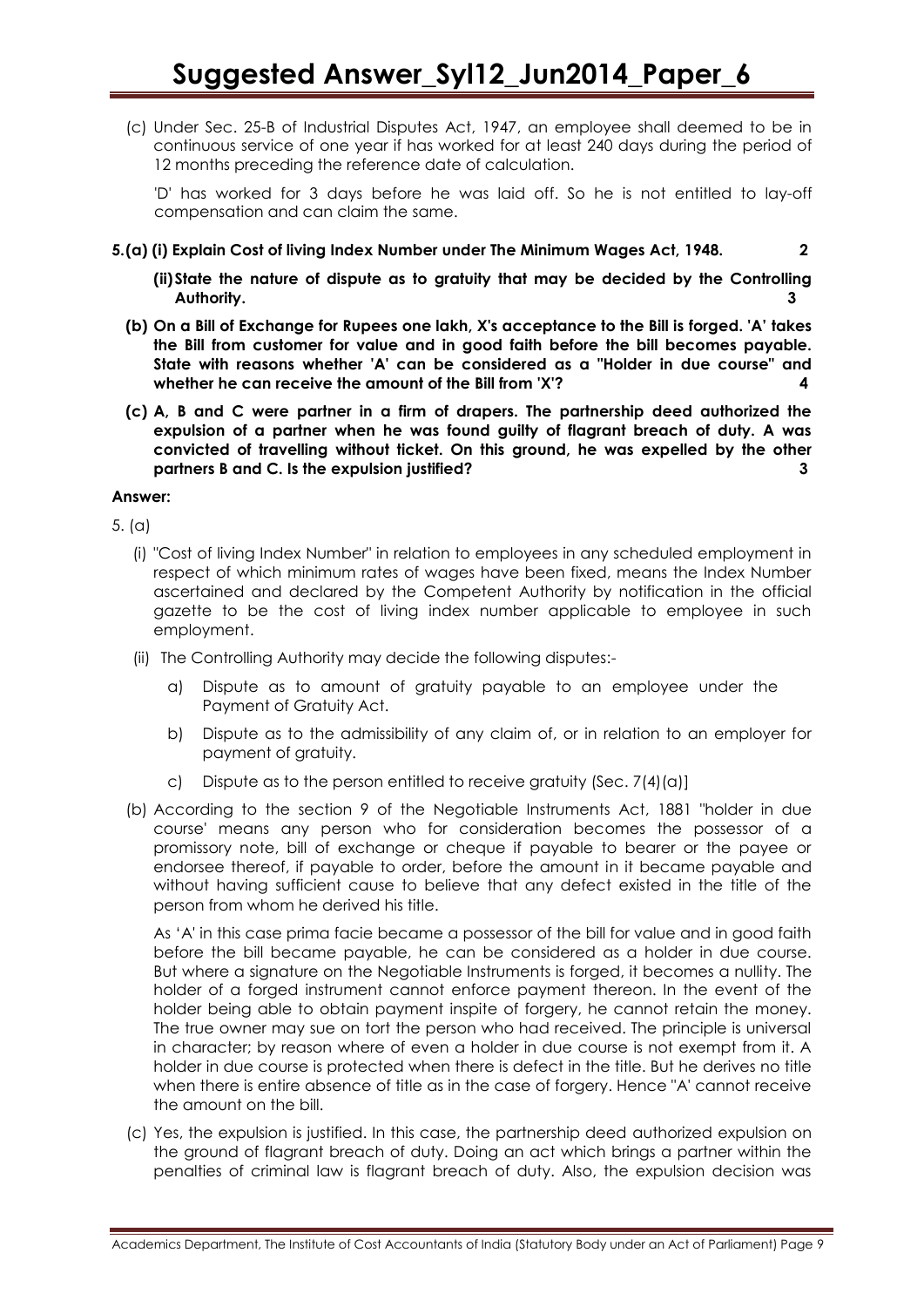taken by majority of partners (Carmichel Vs. Evans (1904) 90 LT573).

- **6. (a) Explain basic wages under The Employees Providend Fund Act, 1952. Enumerate the items which are not included in it. 3**
	- **(b) (i) Deposit of money in a bank does not constitute bailment. Justify. 2**
		- **(ii) Does a laundry attached to the hospital (main Institution) used for washing linen used in the hospital is factory within the meaning of the Factories Act, 1948? 3**
	- **(c) (i) A Limited Liability Partnership is not bound by any act of its member. Justify. 2**
		- **(ii)In a contract of Guarantee, A surety is discharged from his liability where there is a failure of consideration between the creditor and the principal debtors. Comment.**

 **2**

- 6. (a) Basic wages: As per Section 2(b) of the Employees Provident Funds and Miscellaneous Provision Act, 1952, the "Basic Wages" means all emoluments which are earned by an employee while on duty or on leave or on holidays with wages in either case in accordance with the terms of the contract of employment and which are paid or payable in cash to him, but does not include:
	- (i) the cash value of any food concessions,
	- (ii) any dearness allowance (that is to say all cash payments, by whatever name called, paid to an employee on account of rise in the cost of living), house rent allowance, overtime allowance, bonus, commission or pay and other similar allowance payable to the employee in respect of his employment or of work done in such employment,
- **or** and the contract of the contract of the contract of the contract of the contract of the contract of the contract of the contract of the contract of the contract of the contract of the contract of the contract of the c
	- (iii) any presents made by the employer.
	- (b) (i) Bailment is concerned with only moveable goods. Money is not included in the category in moveable goods. As such deposit of money is not bailment.
		- (ii) In Dr. PSS Sundar Rao, GS v Inspector of Factories Vellore 1984 II LLJ 237 Mad, the question was whether a laundry attached to the Christian Medical College & Hospital, Vellore is Factory within the meaning of this Act. The Madras High Court held that the laundry run by the hospital cannot be separated from the main Institution. In order to ensure high degree of hygienic standard the Hospital is having its own laundry for washing the linen used in the hospital. Therefore, laundry is only subsidiary, minor or incidental establishment of the hospital which is not a factory. One department of the Hospital established for the efficient functioning of the Hospital cannot be therefore be disjoined from the main institution and termed to be a factory. The paramount or the primary character of the main institution alone has to be taken into consideration and when the main institution is not a factory; a department thereof cannot become so, even though a manufacturing process is carried on there.
	- (c) (i)A limited liability partnership is not bound by any act of a member in dealing with persons if-
		- (a) The member in fact has no authority to act for the limited liability partnership by doing that thing.
		- (b) The person knows that the members has no authority or does not know or believe him to be a member of limited partnership.
		- (ii) According to the provisions of the Indian Contract Act, presence of consideration is an essential element for a valid contract. Therefore, where in a contract of guarantee, there is a failure of consideration between the creditor and the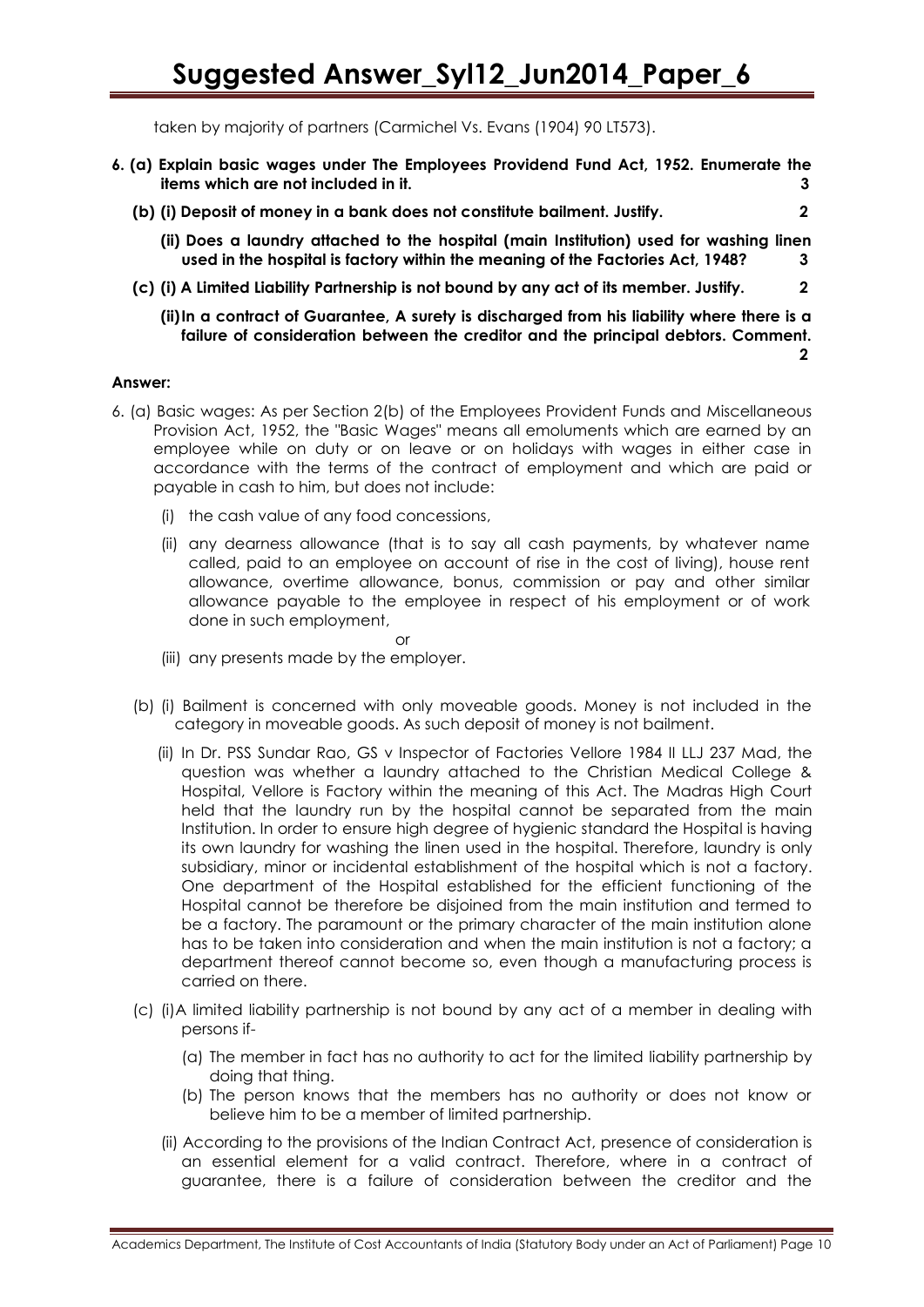Principal Debtor, the surety is discharged.

#### **Section B**

#### **Attempt any two questions.**

- **7. (a) In a public company the total number of Directors are 9 and 2 offices of the Directors have fallen vacant. Referring to the relevant provisions of the Companies Act, 1956:**
	- **(i) What would be the quorum for the Board Meeting?**
	- **(ii) Can the articles of a company fix the quorum (higher or lower) for the Board Meeting? 2**
	- **(b) Explain briefly the need for Corporate Governance in India. 3**
	- **(c) Explain the objectives of Right to Information Act, 2005. 3**

#### **Answer:**

- 7.(a) Where the total number of Directors are 9 and 2 offices of the Directors have fallen vacant, the number of directors remaining is 7. Therefore, quorum is to be calculated with reference to 7.
	- (i) As per section 287, quorum shall be  $1/3<sup>rd</sup>$  of total strength of the directors and any fraction shall be rounded off to next full figure. In the given case 1/3rd is 2.33. Therefore, where the total strength is 7, the quorum shall be 3.
	- (ii) The articles of the company may fix a quorum higher than  $1/3<sup>rd</sup>$  of total strength but not lower than that. If it is fixed on lower side, it will be void.
	- (b) Need for Corporate Governance

Corporate Governance is integral to the existence of the company. It is needed to create a corporate culture of transparency, accountability and disclosure.

- Corporate Performance: Improved governance structures and processes help ensure quality decision making, encourage effective succession planning for senior management.
- Enhanced Investor trust: Investors consider Corporate Governance as important as financial performance when evaluating companies for investment.
- Combating Corruption: Companies that are transparent, and have sound system that provide full disclosure of accounting and auditing procedures, allow transparency in all business transactions.
- Better Access to Global Market: Good Corporate Governance system attracts investment from global investors, which subsequently leads to greater efficiencies in the financial sector.
- Enhancing Enterprise Valuation: Improved management accountability and operational transparency fulfill investors' expectations and confidence on management.
- Accountability: Investors' relations are essential part of good Corporate Governance.
- Easy Finance form Institutions: Evidence indicates that well governed companies receive higher market valuations.
- Reduced Risk of Corporate Crisis and Scandals: Effective Corporate Governance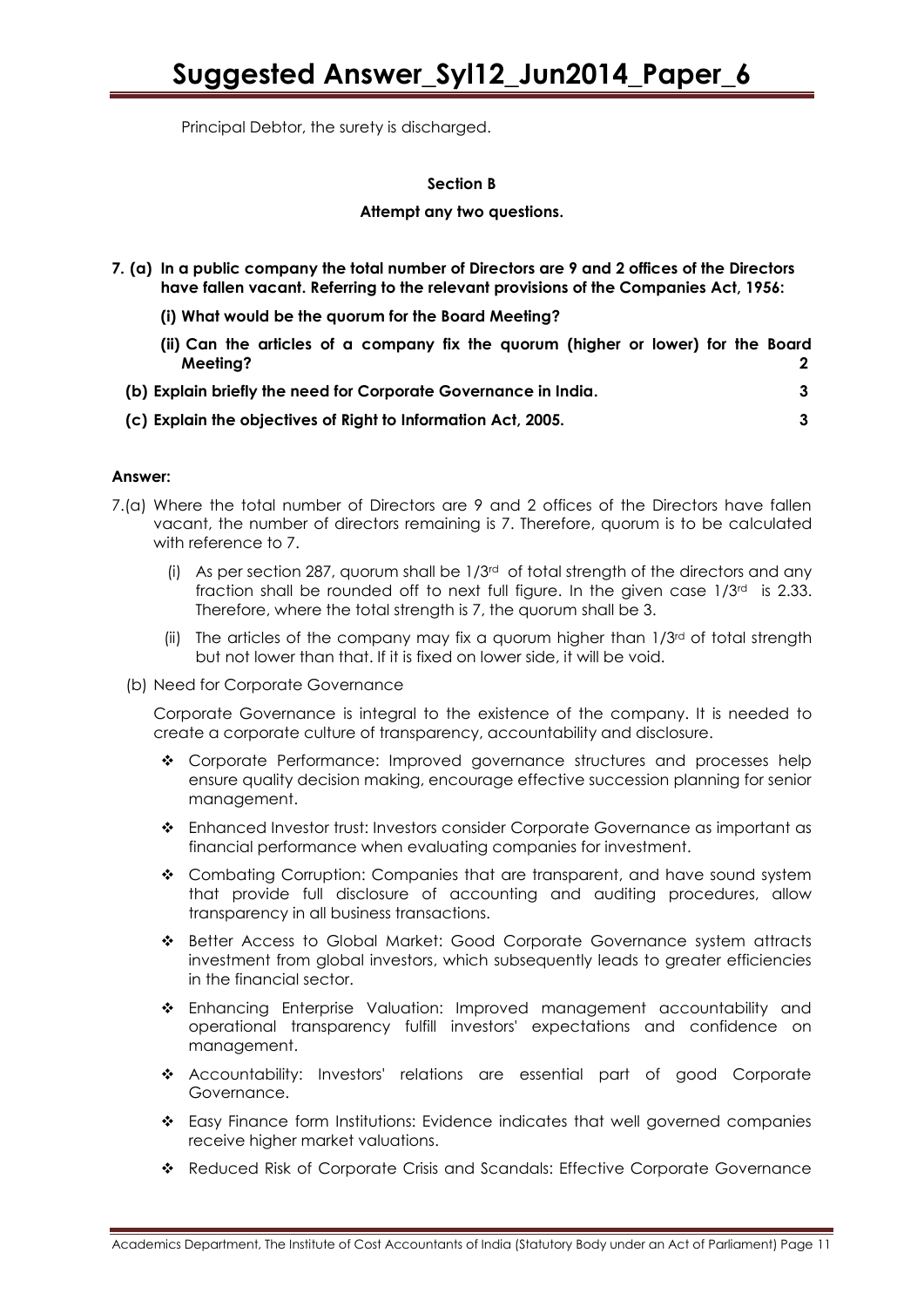ensures efficient risk mitigation system in place.

- (c) The objectives of the Act are to-
	- (i) Give effect to the Fundamental Right to Information, which will contribute to strengthening democracy, improving governance, increasing public participation, promoting transparency and accountability and reducing corruption
	- (ii) Establish voluntary and mandatory mechanisms or procedures to give effect to right to information in a manner which enables persons to obtain access to records of public authorities in a swift, effective, inexpensive and reasonable manner,
	- (iii) Promote transparency, accountability and effective governance of all public authorities by, including but not limited to, empowering and educating all persons to:
		- Understand their rights in terms of this Act in order to exercise their rights in relation to public authorities;
		- Understand the functions and operation of public authorities; and effectively participating in decision making by public authorities that affects their rights.
- **8.(a) Mr. Lalit, a Director of XY Limited proceeding on a long foreign tour, appointed Mr. Mohan as an alternate director to act for him during his absence. The articles of the company provide for appointment of alternate directors. Mr. Lalit claims that he has a right to appoint alternate director. State whether Mr. Lalit is correct based on legal provision? 3**
	- **(b) How far effective legal framework is necessary for e-Governance? 5**

#### **Answer:**

- 8.(a) Section 313 of the Companies Act, 1956 provides that the Board of Directors of a company may, if authorized by its Articles or by resolution passed by the company in general meeting, appoint an alternate director to act for a director during his absence for a period of not less than 3 months from the State in which the meetings of the Board are ordinarily held. The alternate director can be appointed only by the Board of Directors and only in cases where the Board is authorized by Articles or by the company in general meeting. Hence Mr. Lalit the director in question, is not competent to appoint alternate director and the appointment of Mr. Mohan as alternate director is not valid.
	- (b) Implementation of a supporting legal framework is a basic requirement for successful implementation of e-Governance.

Moving to a digital government required supporting laws, for example, governments need to enact usage of digital authentication and digital signatures as legally valid. However this is not easy task as enacting laws alone is not sufficient. Implementing a digital signature and approval systems (OECD, 1998) within government organisations can be implemented in a fast way but implementing a Public Key Infrastructure (PKI) for issuing digital signatures for all citizens may prove difficult and/ or expensive. This is especially true for developing countries with a large population base like India. Existing laws in most developing countries still require the presence of physical files for decision making. This is due to the more formalistic nature of public organisations and related requirement to have a high level of work related record keeping (Welch & Pandey, 2006). However, lack of necessary legal support for digital files will add an additional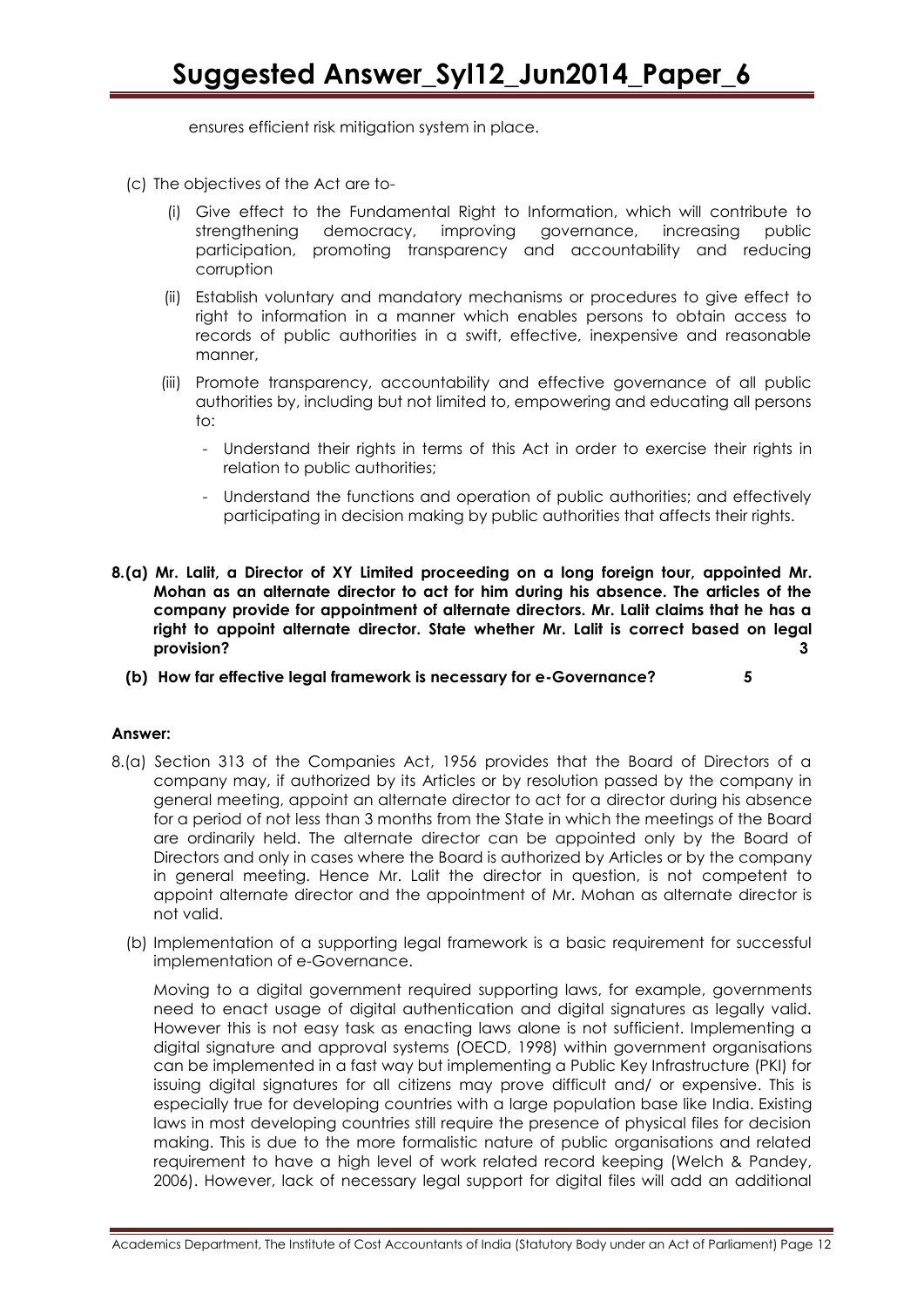layer of complexity during the implementation of e-governance projects as government staff will be forced to maintain both physical and digital files.

The Government of India now recognizes the requirement to provide a necessary legal framework for efficient delivery of government services. Electronic Service Delivery Bill, 2011 aims to cut red tape and corruption by delivering all public services to citizens through electronic mode. Implementation of the bill will enhance transparency, efficiency, accountability, accessibility and reliability and by eliminating paperwork on a massive scale, (Electronic Service Delivery Bill, 2011).

- **9.**(**a) The MOA of a Company was signed by two adult members and by a guardian of the other five minor members, the guardian signing separately for each minor member. The Registrar registered the company and issued under his hand a certificate of incorporation. The plaintiff contented that (a) conditions of registration were not duly compiled with, (b) that there were no seven subscribers to the MOA. Will the Court upheld his contention? 3**
	- **(b) "The German Corporate Governance System is based on a dual board system". Explain.**

**3** 

**(c) Explain the meaning of Competent Authority under Right to Information Act, 2005. 2** 

- 9.(a) No. The certificate of incorporation is conclusive for all purposes. According to the section 35 of the Companies Act, 1956 a certificate of incorporation given by the Registrar in respect of any association shall be conclusive evidence that all requirements of this Act have been compiled with in respect of registration and matters precedent and incidental thereof, and that the association is a company authorized to be registered and duly registered under this Act.
	- (b) The German Corporate Governance system is based around a dual board system, and essentially, the dual board system comprises a management board (Vorstand) and a supervisory board (Aufsichtsrat). The management board is responsible for managing the enterprise. Its members are jointly accountable for the management of the enterprise and the chairman of the management board coordinates the work of the management board. On the other hand, the supervisory board appoints, supervises and advises the members of the management board and is directly involved in decisions of fundamental importance to the enterprise. The chairman of the supervisory board coordinates the work of the supervisory board. The members of the supervisory board are elected by the shareholders in general meetings. The co-determination principle provides for compulsory employees representation. So, for firms or companies which have more than five hundred or two thousand employees in Germany, employees are also represented in the supervisory board which then comprises one third employee representative or one half employee representative respectively. The representatives elected by the shareholders and representatives of the employees are equally obliged to act in the enterprise's best interests.
	- (c) "Competent Authority" means-
		- (i) The Speaker in the case of the House of the People or the Legislative Assembly and the Chairman in the case of the Council of States or the Legislative Council :
		- (ii) The Chief Justice of India in the case of the Supreme Court,
		- (iii) The Chief Justice of the High Court in the case of a High Court,
		- (iv) The President or the Governor, as the case may be, in case of other authorities constituted or established by or under the Constitution,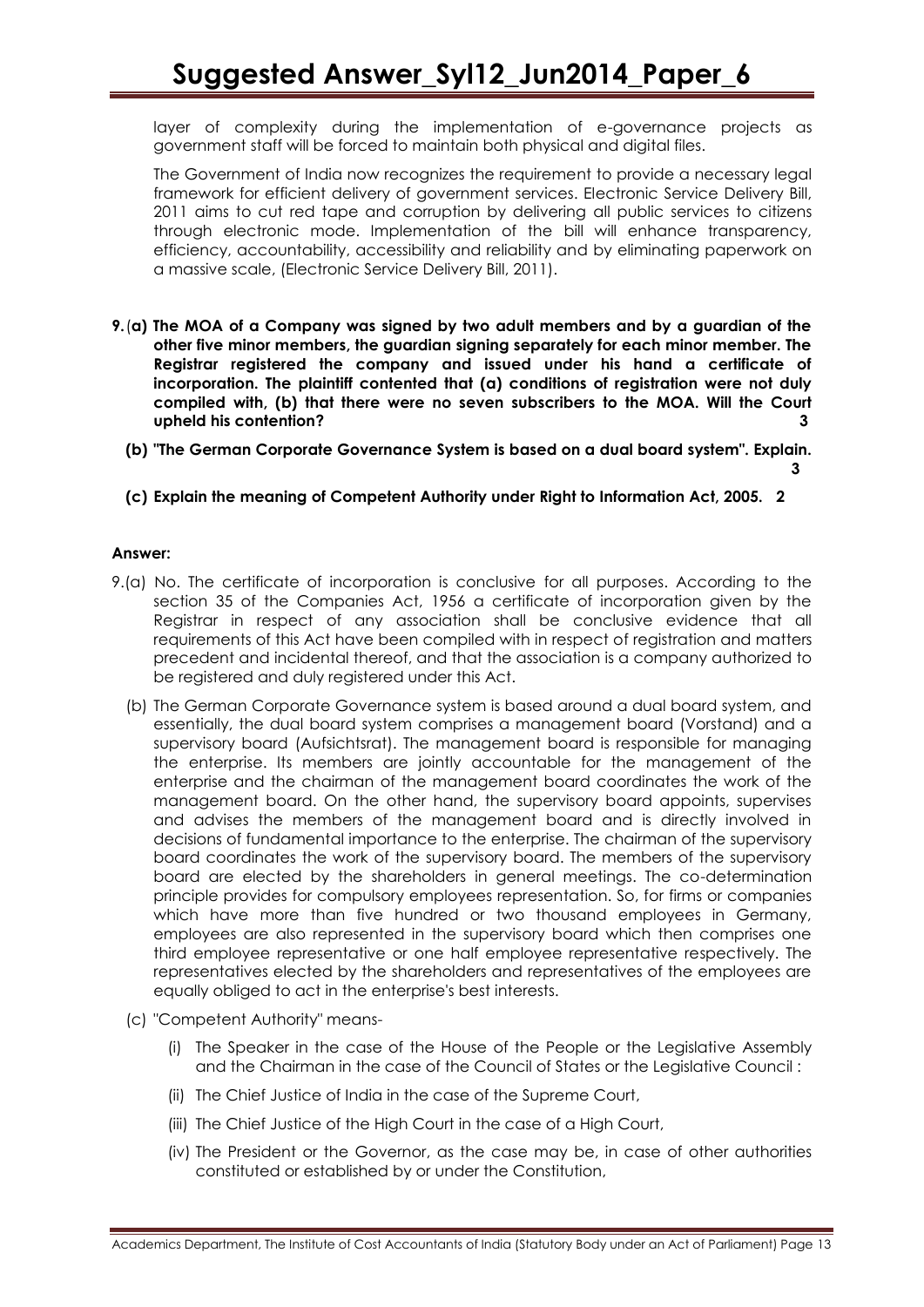(v) The administrator appointed under article 239 of the Constitution.

#### **Section C**

#### **Attempt any two questions.**

| 10. (a) "Business Ethics is the study of business situations, activities and decisions where issues |  |
|-----------------------------------------------------------------------------------------------------|--|
| of right and wrong are addressed". Explain.                                                         |  |
| (b) Discuss the important principles of Ethical Behaviour.                                          |  |

- 10.(a)Business Ethics also called Corporate Ethics is a form of applied ethics or professional ethics that examines ethical principles and moral or ethical problems that arise in a business environment. It applies to all aspects of business conduct, and is relevant to the conduct of individuals and the entire organisations. Business ethics concerns itself with adhering to the social principles of the situations in which business takes place. No matter how hard one tries, it is impossible to separate life from business. For a businessman, business is life. Mahatma Gandhi (1948) said, 'It is difficult but not impossible to conduct strictly honest business. What is true is that honesty is incompatible with amassing of large fortune'. The business world is an important part of society, as it is concerned with the livelihoods of people. Business activity too is subjected to the code of conduct without any exception. People expect businessmen to possess the same rationality as any other citizen. Therefore, there is no separate business ethics for businessmen, as ethics applies to all the activities of people. Consequently, we have to keep business within the bounds of ethics.
	- (b) The following are the fundamental principles of ethical behavior:
		- (i) **Integrity:** The principle calls upon all accounting and finance professionals to adhere to honesty and firmness while discharging their respective professional duties. This principle therefore, encourages professionals to
			- (a) Avoid being involved in activities which would impair the goodwill of the organization.
			- (b) Communicate adverse as well as favorable information with those concerned.
		- (ii) **Objectivity:** This principle calls upon professionals to communicate information fairly and objectively in a transparent manner.
		- (iii) **Confidentiality**: Under this principle, Accounting and Financial management should refrain from disclosing confidential information acquired during their work. Utmost care should be taken that ultimate confidentiality is maintained.
		- (iv) **Professional Competence**: This principle calls for Finance and Accounting professionals to update their professional skills from time to time. It has to be ensured that the client or employer receives competent professional services based upon current and contemporary development in the related areas.
		- (v) **Obedience to Rules:** Accounting and Finance professionals should comply with relevant laws and regulations and avoid such actions which may result into discrediting the progression.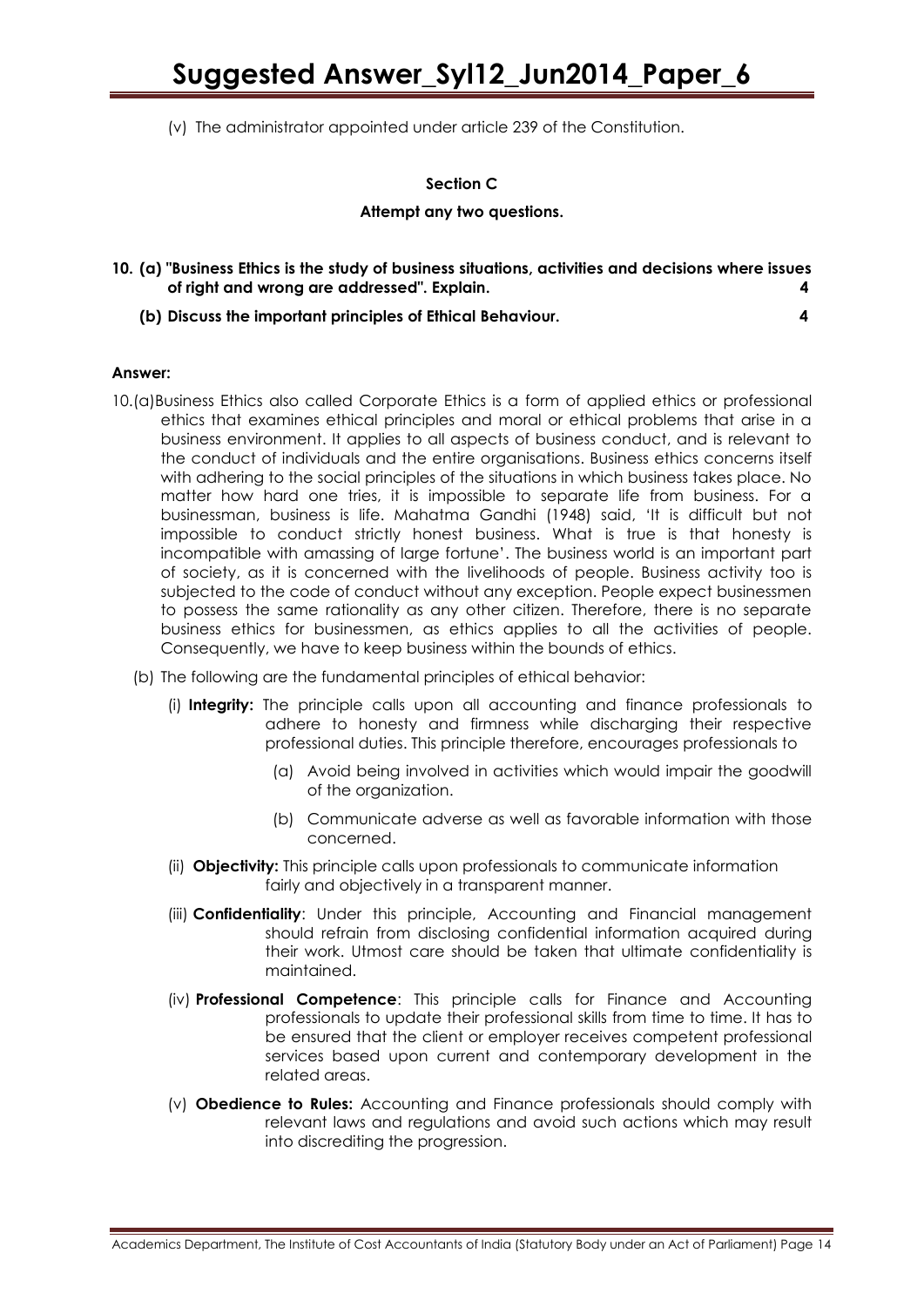#### **11. (a) Explain the interface between Ethics and Laws. 3**

#### **(b) Discuss the different types of Ethical issues. 5**

#### **Answer:**

11.(a) Ethics and Law- The Interface

Law is essentially an institutionalization or codification of ethics into specific social rules, regulations and prescriptions. Perhaps the best way of visualizing ethics and law is in terms of two intersecting domains as depicted in the following figure:



Thus, in one sense, business ethics can be said to begin where law ends. Business Ethics is primarily concerned with those issues not completely covered by law, or where there is no definite consensus on whether something is right or wrong. Hence, it is often remarked, that business ethics is about the "grey areas" of business where values are in conflict.

- (b) Ethical dilemma exists in all walks of business. Business situations are highly complex with no clear guidelines and equally justifiable alternatives. Hence, ethical dilemma should be dealt carefully. They arise when there are conflict in values with superiors in the area of strategy, goals, policy and administration. Ethical issues get categorized in the following four main areas:
	- (i) **Business Relationships**: i.e. relationships with customers, suppliers and others in the work place also have ethical concerns. Ethical behavior in the business involves meeting obligations and responsibilities duly on time, keeping company secrets and avoiding undue pressure that may force others to act unethically. The managers and other superiors can use their authority to influence the employees and make them act in an unethical manner. In the process, the manager may tell the employees to adopt unethical practices which the employee may not be willing to adopt. The ethical practices of the business must be focused on customer needs as the customer is the life line of the business. Organisations that cater to customer needs by adopting an honest and ethical approach make the customer feel that they are important and this in turn guarantees the success of the organization in the long run.
	- (ii) **Conflict of interest**: Conflict of interest exists when a person has to decide whether to proceed with his own personal interest or in the interest of the organization. Example: Bribe is a conflict of interest because it benefits the individual but harms the organisation and the society.

Conflict of interest can be managed in an effective manner when employees are able to separate either personal interests from their business dealings. Sam Walton, the late founder of Wal-Mart, banned company buyers from accepting even a